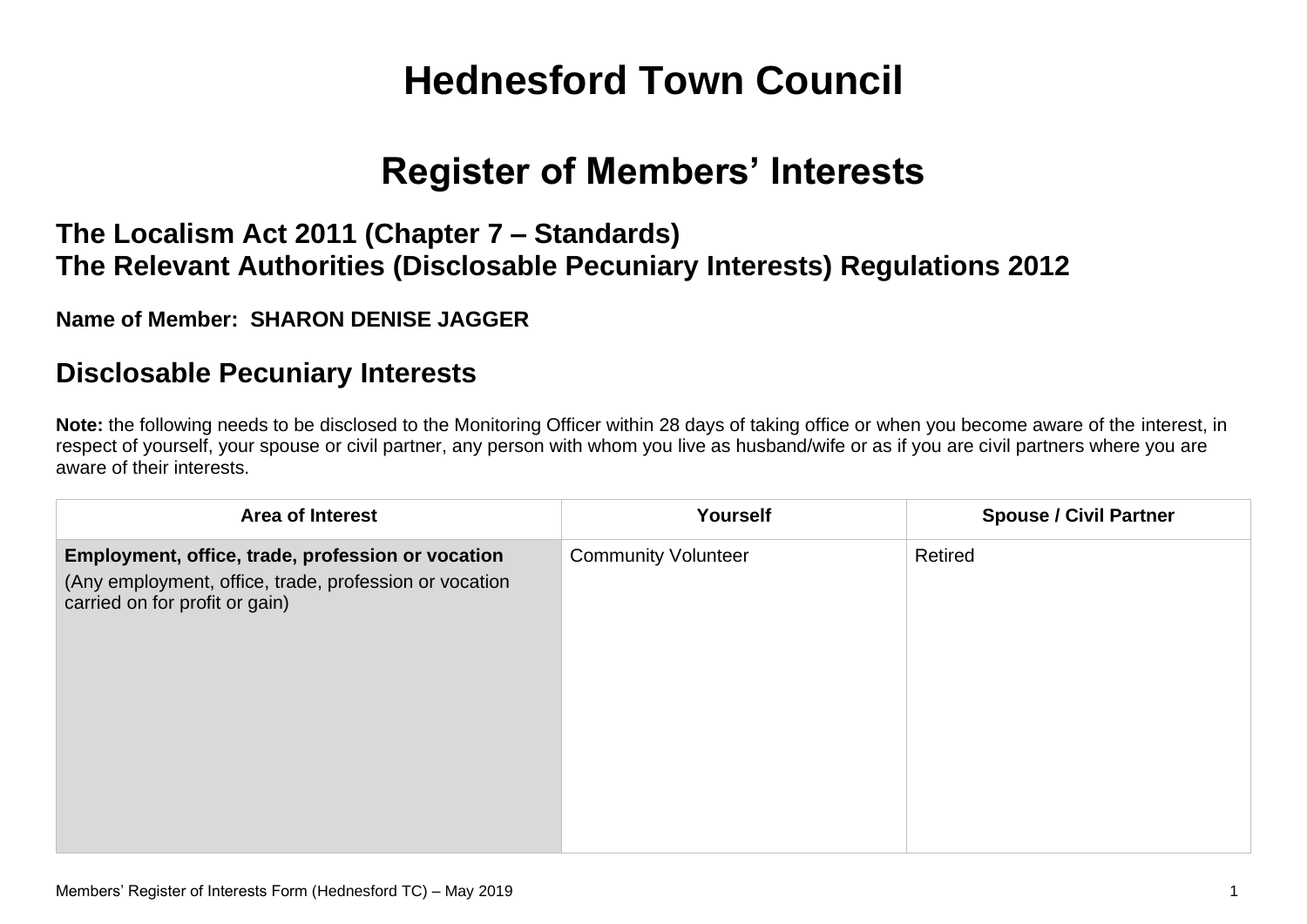| <b>Area of Interest</b>                                                                                                                                                                                                                                                                                                                                                                                                                               | Yourself | <b>Spouse / Civil Partner</b> |
|-------------------------------------------------------------------------------------------------------------------------------------------------------------------------------------------------------------------------------------------------------------------------------------------------------------------------------------------------------------------------------------------------------------------------------------------------------|----------|-------------------------------|
| Sponsorship<br>(Any payment or provision of any other financial benefit<br>(other than from the relevant authority) made or provided<br>within the relevant period in respect of any expenses<br>incurred in carrying out duties as a member, or towards the<br>election expenses.<br>This includes any payment or financial benefit from a trade<br>union within the meaning of the Trade Union and Labour<br>Relations (Consolidation) Act 1992(a). |          |                               |
| <b>Contracts</b><br>(Any contract which is made between the relevant person<br>(or a body in which the relevant person has a beneficial<br>interest) and the relevant authority -<br>(a) under which goods or services are to be provided or<br>works are to be executed; and<br>which has not been fully discharged.<br>(b)                                                                                                                          |          |                               |
| Land<br>(Any beneficial interest land which is within the area of the<br>relevant authority)                                                                                                                                                                                                                                                                                                                                                          |          |                               |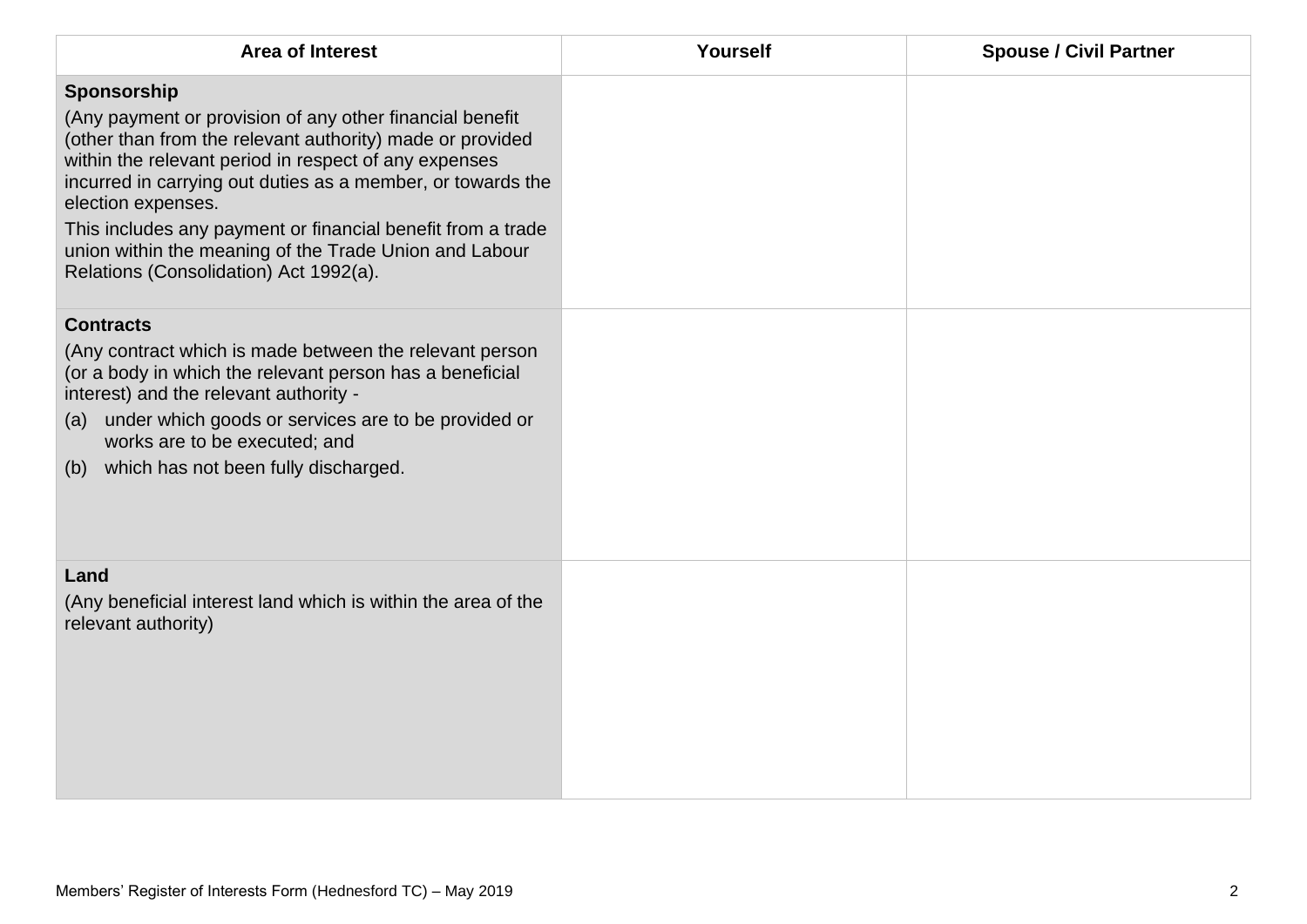|                                                                | <b>Area of Interest</b>                                                                                                                                                                                                                                       | Yourself | <b>Spouse / Civil Partner</b> |
|----------------------------------------------------------------|---------------------------------------------------------------------------------------------------------------------------------------------------------------------------------------------------------------------------------------------------------------|----------|-------------------------------|
| <b>Licences</b>                                                | (Any licence (alone or jointly with others) to occupy land in<br>the area of the relevant authority for a month or longer.                                                                                                                                    |          |                               |
| (a)<br>(b)                                                     | <b>Corporate tenancies</b><br>(Any tenancy where to your knowledge) -<br>the landlord is the relevant authority; and<br>the tenant is a body in which the relevant person has<br>a beneficial interest.                                                       |          |                               |
| <b>Securities</b>                                              |                                                                                                                                                                                                                                                               |          |                               |
| (a)                                                            | (Any beneficial interest in securities of a body where -<br>that body where to your knowledge has a place of                                                                                                                                                  |          |                               |
| business or land in the area of the relevant authority;<br>and |                                                                                                                                                                                                                                                               |          |                               |
| (b)                                                            | either -                                                                                                                                                                                                                                                      |          |                               |
| (i)                                                            | the total nominal value of the securities exceeds<br>£25,000 or one hundredth of the total issued<br>share capital of that body; or                                                                                                                           |          |                               |
| (ii)                                                           | if the share capital of that body is of more than<br>one class, the total nominal value of the shares of<br>any one class in which the relevant person has a<br>beneficial interest exceeds one hundredth of the<br>total issued share capital of that class. |          |                               |